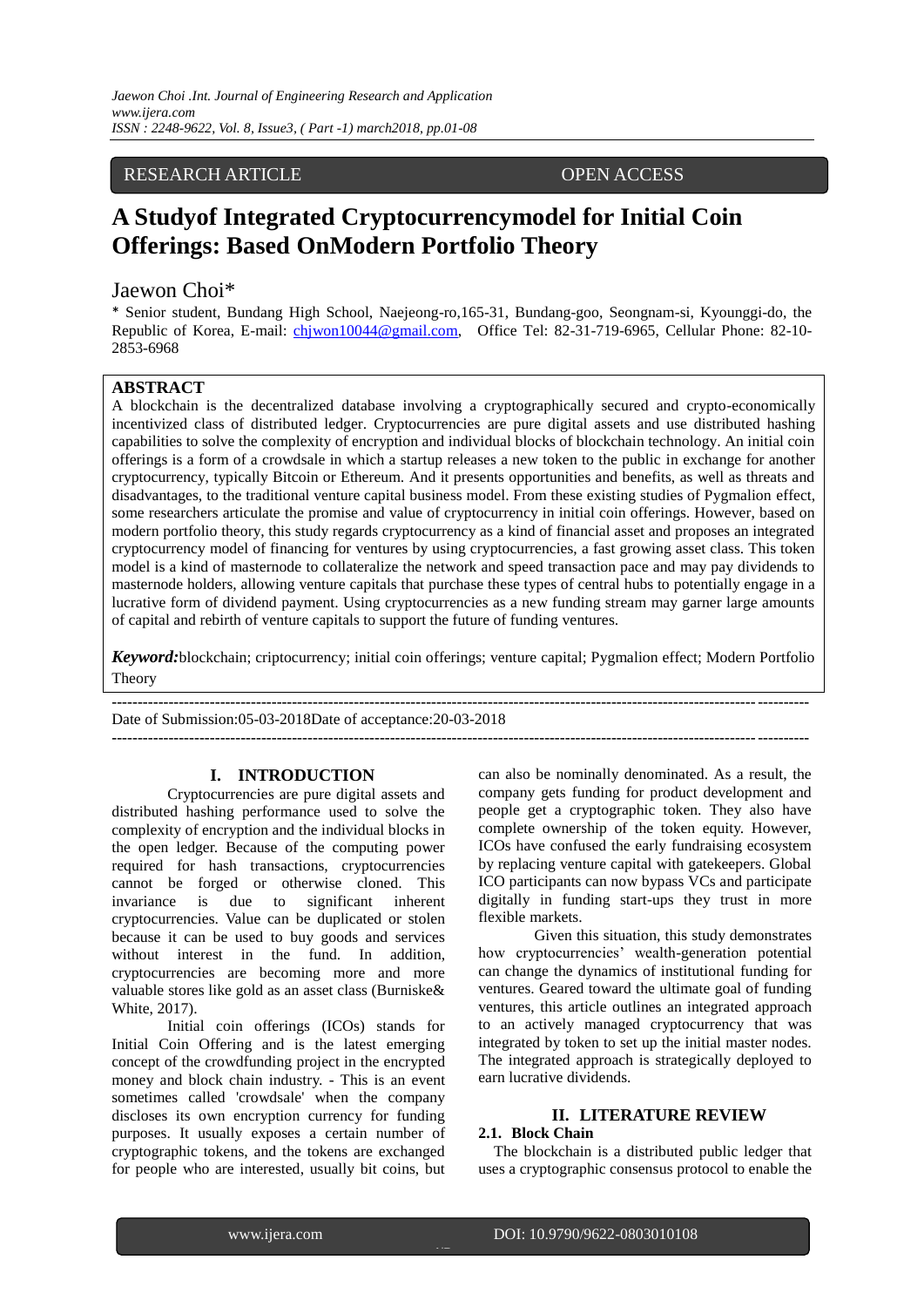exchange of value between two parties who otherwise do not know or trust one another. It allows strangers to exchange value of any sort without the need for banks, escrow agents, attorneys, accountants, and other intermediaries. In other words, the blockchain is a kind of ledger that can be used to record virtually any type of transaction. A ledger is a typical accounting technology to record when anything of value is transacted. As the basic instruments of transactional legitimation, ledgers are a basic technology of market capitalism (Yamey, 1949). The basic qualities a ledger possesses are clarity, consistency, and consensus as a factual and agreeable recording of the basic datum.

But, the other quality that a ledger must have is trust in the ledger itself. A higher trust ledger creates a lower transaction cost economy, a precondition for economic efficiency and prosperity (Nooteboom, 2002). Trust is higher when the ledger is more centralized and stronger. Therefore, the need for high-quality trusted ledgers is the same expression of the need for high-quality central government institutions and large centralized aggregating organizations. However, large central governments and large aggregator corporations require some cost, both in overhead processes associated with management (Scott, 1998).

The blockchain technology integrates mathematical cryptography, open source software, computer networks, and incentive mechanisms. A blockchain is a distributed database associated with a cryptographically secured and crypto-economically incentivized class of distributed ledger. Through a public distributed ledger, the blockchain replaces public verification and consensus for auditing by a trusted third party. In sum, three aspects of how they work are instrumental to the perspective of blockchains as a new technology. First, a blockchain is a database that produces trustless consensus (Larimer, et al., 2016). Second, blockchains operate on the internet, and so the possibilities of economic coordination are limited by the extent of the blockchain (Wood, 2014). Finally, blockchains are a database, and anything digital can exist on a blockchain (Allen, 2016).

### **2.2 Block Chain Currency And Token**

Blockchain tokens involves many kinds of assets, such as currencies, securities, properties, loyalty points, and gift certificates, among others (Buterin, 2014). There are two kinds of blockchain tokens including currency and token. A currency is generally based on a blockchain. Such a currency is generally called a cryptocurrency, for blockchain technology is based upon cryptography. The typical example is Bitcoin that is the currency of the Bitcoinblockchain (Nakamoto, 2008). The Bitcoinblockchain enables users to store and transfer

Bitcoins on a peer-to-peer network. Another one is Ether that is the currency of the Ethereumblockchain. The Ethereumblockchain also enables users to store and transfer Ethers on a peer-to-peer network. Furthermore, the Ethereumblockchain can enable users to do smart contracts and decentralized applications (Buterin, 2014).

Unlike a currency, a token is not based on a blockchain but is created and governed by a smart contract (Massey, et al., 2017). For example, on the Ethereum platform, most tokens are governed by smart contracts following the common standard called ERC20. It specifies a set of functions and events that all ERC20-compliant smart contracts should provide. Therefore, ERC20 tokens have been created to implement many kinds of digitalized assets, enabling them to play important roles in the Ethereum ecosystem.

#### **2.3 Initial Coin Offerings**

An initial coin offerin (ICO) is a type of crowdsale in which a startup releases a new token to the public in exchange for another cryptocurrency, such as Bitcoin or Ethereum in general. The released token typically provides a function or service for its community, ranging from general payments, special permissioned access or even profit-sharing in more security-like tokens. Token holders continue to receive these benefits as long as they hold the token. If the quality and scope of these services improves, demand for the limited supply of released tokens rises, generally leading to appreciation of the token value. ICOs are often described as a hybrid between a grant and an investment, sharing similar traits with both crowd-funding and Initial Public Offerings (IPOs). ICOs offer to the public a fraction of initial supply in a new digital project in the form of tokens, representing a fraction of a digital token.

Despite their perceived similarities to Initial Public Offerings (IPOs) as well as to crowd-funding campaigns on platforms such as Kickstarter and Indiegogo, ICOs have distinct features that render this initial perception devoid. ICOs consist in the sale of a stake in a project with the aim to raise funds at an early stage of development. Although ICOs share some similarities with both IPOs and crowdfunding campaigns, they differ from both of these. Differently from IPOs, where companies sell stocks via regulated exchange platforms, ICOs sell digital tokens to early investors via non-regulated exchange platforms. The issuance of tokens occurs through an indelible distributed ledger in the form of an organization's cryptocurrency. These tokens create the capital inflow required for the project finance, as they can be purchased online with fiat currency or another digital currency at a predetermined exchange rate. Differently from common stocks available in an IPO, tokens do not generally confer ownership rights.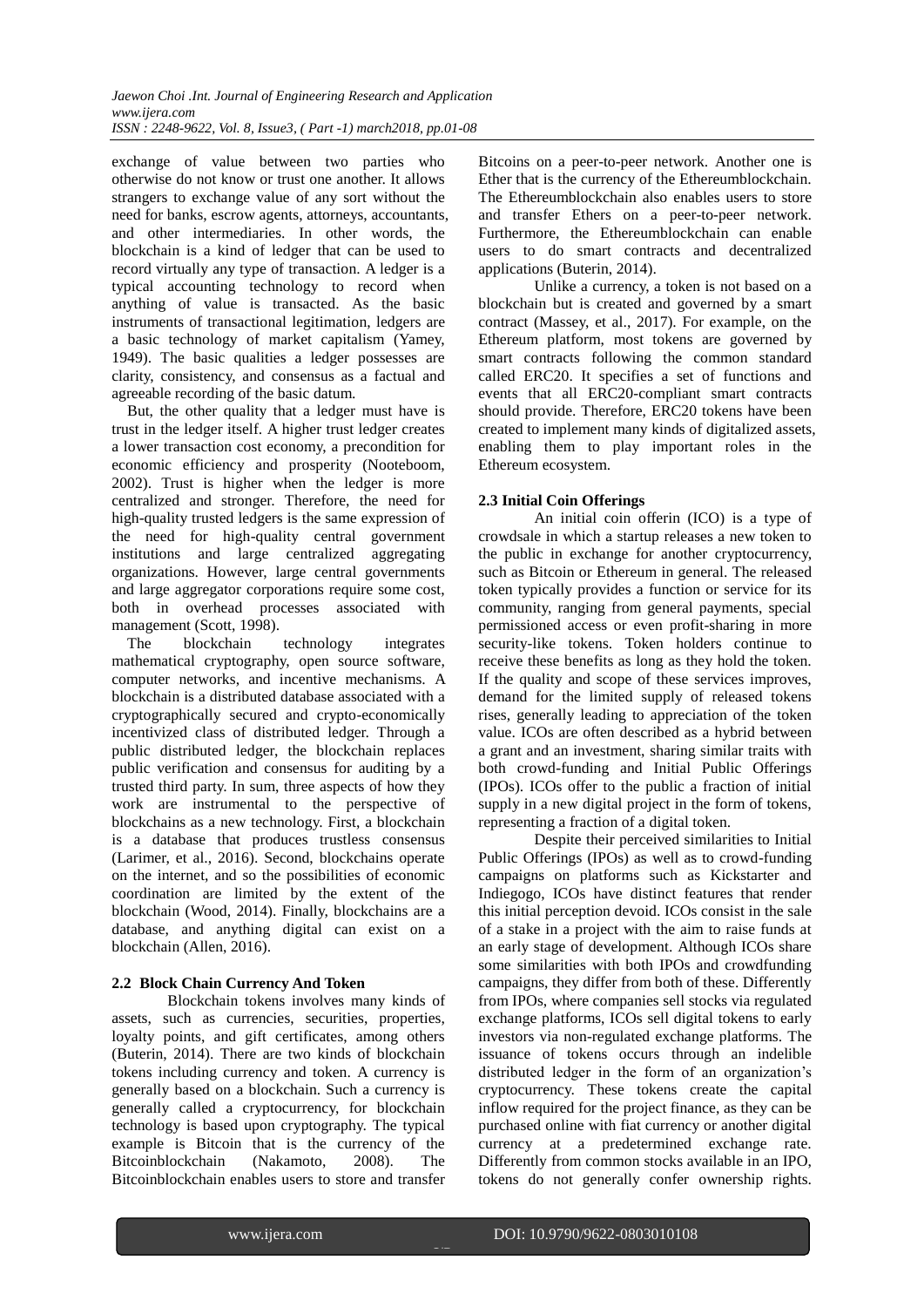Instead of the ownership right itself, a token offers a discounts on cryptocurrency before they hit the exchanges once the ICO is launched and, together with the stake in the company, a right to vote on future decisions. Some ICOs provide for different categories of participations such as voting members, founding member, third party service provider member, asset gateway member. ICOs share specific similarities with traditional crowdfunding, which are connected to their online campaigns being implemented through specific platforms. However, investments in ICOs significantly differ from the ones in crowdfunding, since they cannot be qualified as a donation, but more generally as a financial stake in the company, incorporating, as mentioned above, the right to vote on future decisions. Therefore, differently from any campaigns conducted on Kickstarter, ICOs have a clear speculative purpose, consisting in the trade of material value developed on platforms and cryptocurrencies.

When the first ICO launched in 2013, the fundraising method quickly gained popularity in the crypto and blockchain communities. In 2017, however, the general startup and VC ecosystem has begun to take notice, leading to an explosion of ICO activity. Through November 2017 alone, 228 ICOs have raised over \$3.6 billion. ICOs have become the preferred fundraising method for blockchain startups, with roughly 60% of capital raised in 2017 originating through an ICO.

#### **2.4 A Radical Change In Venture Funding Environment**

ICOs are a new way for startups to raise fund. And, it has already enabled entrepreneurs to raise billions of dollars from global investors. Traditionally, entrepreneurs must raise funds from angel investors or venture capitalists. Entrepreneurs usually have a lot of touble in finding investors who eventually make equity investments (Feld &Mendelson, 2016). The fundraising process is very inefficient, for entrepreneurs have to present their business plans to many potential investors in order to find investors who are willing to invest.

Like crowdfunding (Mollick, 2014), initial coin offerings are open to almost anybody with Internet access. Like crowdfunding (Mollick, 2014), ICOs bypass traditional intermediaries such as venture capitals (VCs) and investment bankers and raise funds directly from early investors. Unlike crowdfunding investments, however, blockchain tokens are scarce, global, liquid, and tradable, making them especially appealing to global investors (Massey, Dalal, &Dakshinamoorthy, 2017).

Especially, VCs have long been the gatekeepers of the early stage investment ecosystem. VCs have invested startups by raising their own funds from elite, high net worth investors. VCs then decide which startups are most worthy of funding. In essence, first, investors in VC funds have little power over the use of their committed capital and must wait 7-10 years until a financial return can be recognized due to the illiquid nature of their investments. Second, startups must endure a long process to raise funding to develop their business. Recently, ICOs as a new alternative funding source have arisen for blockchain startups and projects that can be leveraged by many kinds of non-blockchain companies and projects as well. ICOs have disrupted the early stage fundraising ecosystem by replacing VCs as gatekeepers. Therefore, global ICO participants can now bypass VCs and digitally participate in the funding of any startup they believe in, within a more liquid marketplace.

ICO offers opportunities and benefits as well as threats and disadvantages to traditional venture capital business models. Although venture capitalists have been reluctant to the ICOs, they are now becoming more interested in it for a number of reasons. First, it is profits, for cryptocurrency investors made some massive returns in 2016. Cryptocurrencies from Blockchain startups shows 2,000% increases in value. And, the cryptocurrency used for the Ethereum shows its value double in just a few days in March 2017. Therefore, VCs are more interested in investing tokens as alternative investment.

Second, it is the liquidity of cryptocurrencies through ICOs. Rather than tying up funds in a startup and waiting IPO or an acquisition for the long time, investors can get gains more quickly and easily through ICOs. At least, VCs are more interested in raising its third fund through a digital token offering in the liquidity-enhanced venture capital fund. This kind of venture capital fund enables people to invest without locking their money up for years on end through a digital token.

However, venture capitalists are still taking a hard look at this new phenomenon, for it's not just about the money that can be made but it's also about funding projects, startups and even networks. Moreover, the method of ICOs is still immature and is somewhat controversial. It may continue to evolve and develop, allowing it to play increasingly important roles in venture funding.

### **III. THEORETICAL BACKGROUND 3.1 Pygmalion Effect**

People including pupils, subordinates, and so on tend to act in accordance with the expectation of others including teachers, managers, and so on. Especially, the former may internalize the higher expectations placed on them by the latter, and then act in ways to fulfill those expectations. A study of Rosenthal and Jacobson (1968) showed that a teacher's expectation for a pupil's intellectual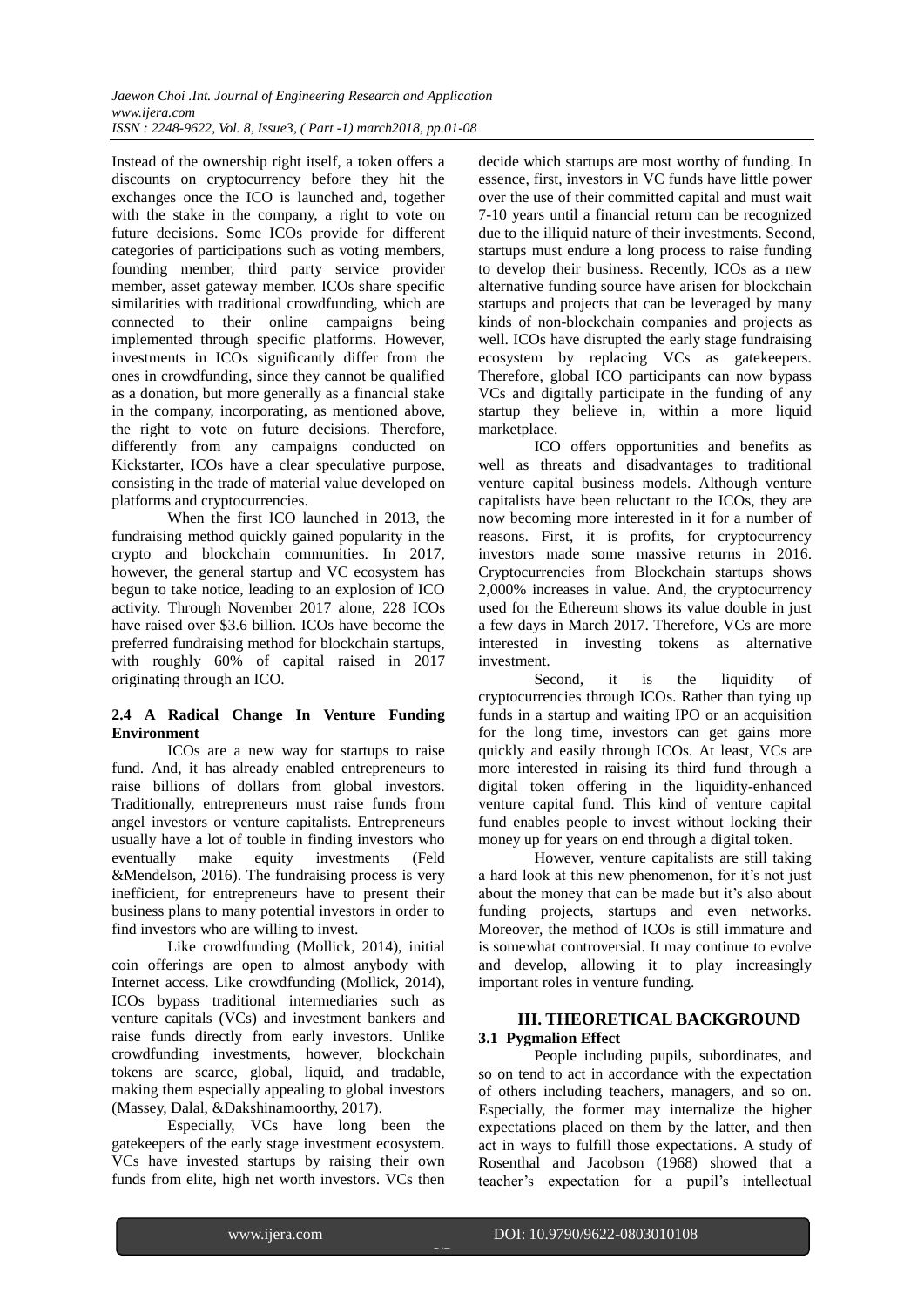competence can come to serve as an educational selffulfilling prophecy, and names this phenomenon the Pygmalion effect after Greek myths. Livingston (1969) discussed the Pygmalion effect not in educational setting but in managerial setting. He argued as follows. First, what managers expect of subordinates and the way they treat them largely determine their performance and career progress. Second, a unique characteristic of superior managers is the ability to create high performance expectations that subordinates fulfill. Third, less effective managers fail to develop similar expectations, and as a consequence, the productivity of their subordinates suffers. Fourth, subordinates, more often than not, appear to do what they believe they are expected to do. After the study of Livingston (1969), many researchers have been studying the Pygmalion effect in business or military organizations. Kierein& Gold (2000) and McNatt (2000) conduct meta-analysis of relevant studies within management contexts, and both find that the Pygmalion effect is in general fairly strong.

From these existing studies of Pygmalion effect, Nambisan (2017) emphasized that new digital technologies have changed the nature of uncertainty in entrepreneurial processes and outcomes as well as the ways of dealing with such uncertainty. In articulating the promise and value of such a digital technology perspective, Nadeem (2017) argued how it would build on and enrich the social entrepreneurship model for crypto-currencies such as Bitcoin, Ethereum, Litecoin, Ripple, Dash, Monero, NEM, and Stratis market. Munoz (2016) suggested that the ubiquity of new technologies, and collaborative business models are fostering a new form of entrepreneurship. As Heimer (2017) suggested that the lack of a regulatory road map has kept big financial institutions and asset managers from investing in cryptocurrencies. New products may remove those hurdles, and bitcoin"s value could grow by many more multiples as Wall Street joins the fray. Moreover, many Bitcoin customers believe it will become a true global currency which you could spend the same way as they use Visa or MasterCard today and when it does, it might be the end of Bitcoin"s huge price surge. Because the digital coin to be useful as a currency, its value would have to stabilize. The price drops-off or more have been routine for Bitcoin. Although Bitcoin is the oldest and most valuable cryptocurrency, but many kinds of nimble competitors such as Ethereum and Bitcoin Cash are gaining ground.

#### **3.2 Modern Portfolio Theory**

A major reason for the volatility seen in crypto-token prices is that there is nothing that ties down their value if they are only used as a medium of exchange. In contrast, conventional stocks and

securities dole out non-retained profits in the form of dividends in proportion to stock ownership share. Retained profits are reinvested in the firm and management has a fiduciary duty to do so in a way that maximizes shareholder value. If managers are doing their job, reinvestment only takes place when it returns more to stockholders in future profits than they could make by investing these profits on their own in other companies. Securities derive their value from these current and future dividend streams. Tokens are new thing. Investors don"t have much experience with them so they may not be very good and estimating their value. In addition, blockchain is a relatively new technology and there is a great deal of uncertainty over how much potential for profit there is and which sectors are the right ones to invest in. More generally, investors might be willing to pay more for a given revenue steam coming through tokens than from stock ownership. In other words, the framing of the offer may affect how much investors are willing to pay for same expected return.

Bitcoin created a new type of asset that could be leveraged against other asset classes. Greer (1997) argued that the assets have some fundamental characteristics, but differ from one another in their attributes. Depending on Greer"s framework Burniske& White (2017) contended that Bitcoin fulfills the requirements of an asset. In particular, they noted that Bitcoin is unique in that it is not affected by movements in other assets. It means that it reduces overall risk as part of a portfolio, despite volatility within its own asset. Financial diversification is a basic concept in modern portfolio theory. Modern economic models have been based on Modem Portfolio Theory (MPT) of Markowitz's (1991) which predicts that where two assets have equal mean return, the one with the lower variance will be more profitable because it is less risky and that variance can be reduced by diversifying investments and reducing the covariance among investments. An important outcome of the research generated due to the ideas formalized in MPT is that today"s investment professionals and investors are very different from those 50 years ago. MPT allows both investment professionals to better serve the needs of their clients, and investors to monitor and evaluate the performance of their investments. Therefore, MPT provides a framework to construct and select portfolios based on the expected performance of the investments and the risk appetite of the investor.

It may seem paradoxical to relate traditional finance to the funding of venture. However, both fields can become overly reliant on relatively few streams of revenue. However, both finance and venture have depended, at times, on only a few sources of income. To avoid such over-dependence, investors have long envisioned a different type of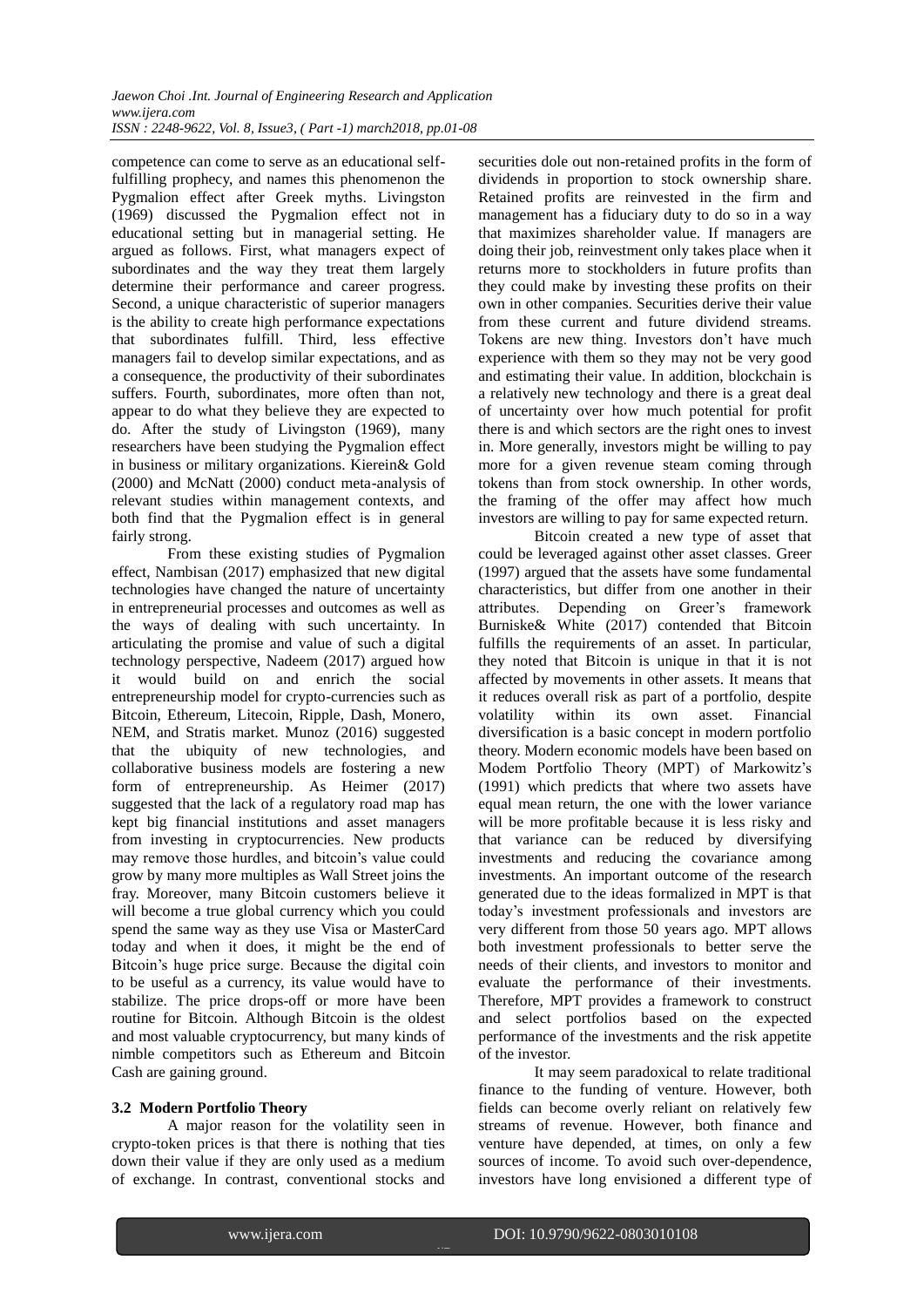financial diversification that did not rely solely upon fiat currency for financial stability. This proposal does not call for ICOs to replace all traditional ways to fund ventures. Rather, it points to the need for financial diversity to increase the independence and local control of venture funding. For the ultimate goal of funding ventures, this study outlines an innovative approach to an actively managed ICOs. From a broad, less technical perspective, my strategy aligns with Reiss (2017)'s notion of dividend reinvestment. He underscored that wealth generation could be achieved by investing in assets and reinvesting any dividends into the original strategy. This notion greatly informed the token selection that later populated the portfolio.

# **IV. THE NEW MODEL OF ICO FOR VENTURE FUNDING**

#### **4.1 Existing Model: Independent Token**

ICO usually goes through white paper disclosure, foundation establishment, code disclosure, and funding. First, there is no related law or regulation, but it is a tacit agreement set up by the industry for transparent ICOs. The white paper contains concrete block chain techniques and token procurement that companies will commercialize. It is similar to the securities report issued during the IPO process. The initial exchange rate is set to the number of issued tokens per USD 1. The white paper explains the allocation ratios of the tokens to be issued as follows and the plans for the use of funds to be received through the tokens allocated to investors. The allocation ratios of these issuing tokens and the plans for the use of incoming funds through the tokens allocated to investors differ somewhat for each venture that issues tokens. Some companies offer tokens that are issued through ICO, similar to stocks, to develop technology with funds raised through ICO, and to offer dividends through profit if the business succeeds.

Second, establishing a non-profit foundation is a necessary process for companies pursuing ICO. Since token coming into the ICO is kept in the nonprofit foundation, not in the company, it is a measure to ensure the reliability of the promise of transparent use of the business for the development of the block chain without using the investment for other purposes. In addition to securing transparency in the use of funds, the non-profit foundation also serves as a shield to avoid being touched by other countries' virtual currency regulations. About 70% of companies that have done ICO have established a foundation in Switzerland. Switzerland is one of the few countries in the world where virtual money regulation is the least, allowing financial companies to invest in virtual money assets.

Finally, source code release is another important step. It is common to open the contents to

the open source software specialist site "GitHub" even though it is an open source event. Finally, funding is automatically terminated if you reach the maximum amount you are willing to pay within a fixed period of time. Also, at the end of the funding period, the amount of unreleased remaining tokens will be incinerated.

#### **4.2 Emerging Challenges In The Existing Model**

First, in the existing ICO structure, investors invest in each individual token issued by each individual venture company. In the structure in which there is no dividend, the price movement of the token becomes a supply and demand of the virtual currency exchange market regardless of the performance of the individual venture company This phenomenon appears initially, but thereafter, individual token prices that are not based on the performance of individual venture firms may not move or may fail to issue ICOs. On the other hand, in a structure in which investors invest in each individual token issued by each individual venture company, the price of the token will move based on the performance of the individual venture company. In fact, given the high risk of failure, the token price will be zero at the expiration of the venture company, and the investor will suffer the damage (The economist, 2017). In this case, investors will be passive in investing in ICOs in tokens or buying in exchanges.

Second, ICOs require initial capital to fund the process and a knowledge of best practices in raising an ICO. As such, not all great token ideas are capable of launching their own ICO. Lack of funding, relevant network and competencies are significant barriers for many startups who wish to launch an ICO. And, in the current structure, individual venture companies must establish a nonprofit foundation abroad whenever they finance with ICO. In this case, it is necessary to spend time and money on developing ICO knowledge and tokens. It is impossible or burdensome to the position.

Third, despite the increase in the volume of ICOs and impressive funding amounts raised by startups, investors are still disenfranchised from assuring their participations are not scams or frauds, or that the money raised is used for what is promised by management. It is clear ICO participants are operating in a purely speculative environment filled with risk. Historically, due diligence would be performed by VCs on new investment opportunities. Critically important, the VC would then enforce a high standard of post-investment financial and milestone reporting to all stakeholders to assure investment performance. It is painfully clear a reinvention of these services is essential in the ICO markets.

#### **4.3 New Model: Integrated Token**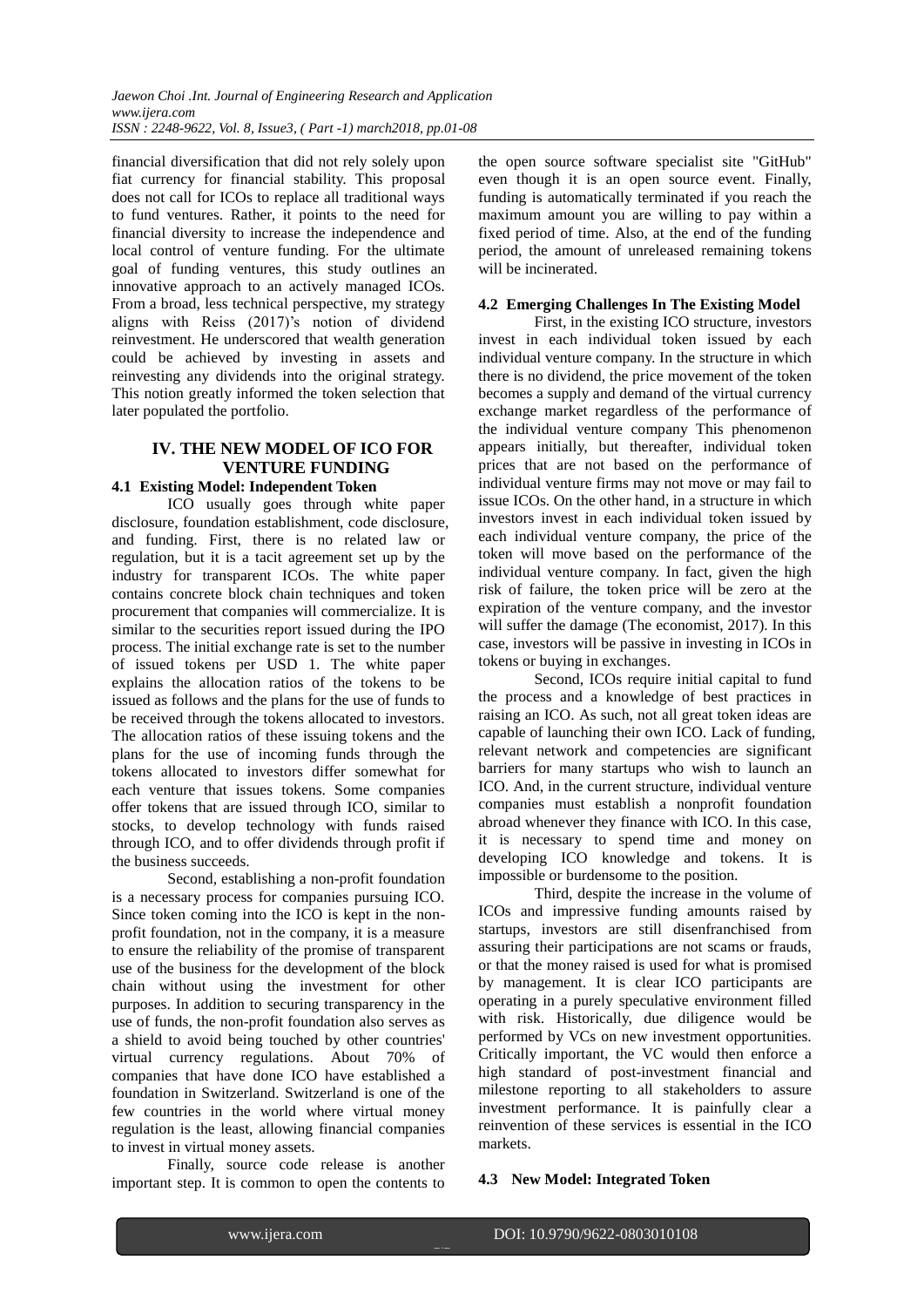*Jaewon Choi .Int. Journal of Engineering Research and Application www.ijera.com ISSN : 2248-9622, Vol. 8, Issue3, ( Part -1) march2018, pp.01-08*

To respond these emerging challenges, this study proposes a new model called an integration token which issued by VCs. In the case of a new model, first, in the perspective of investors, the performances of many venture companies are reflected in one token. Therefore, even if one venture company is destroyed, the performance of other venture companies is big This is because the number of ICOs provided by many venture companies increases the stability of the token investment, so it can be evaluated as a stable token in the exchange. In addition to the ICO stage, the token is traded at a price reflecting the value based on dividend payout.

Second, in the perspective of ventures, individual venture companies are able to use ICOs by using tokens without having to establish a non-profit foundation overseas and develop individual tokens in order to issue tokens through ICO. To ensure the highest quality startups are capable of launching an ICO, the infrastructure must be redesigned to provide funding, mentorship and support programs for the worthiest projects, accelerating them to become a great ICO participation opportunity.

#### **<Figure 1 >**Existing Model Vs. New Model



Finally, in the perspective of VCs, the crypto-asset is a kind of security in a startup. Instead of stock splits, the founding crypto-asset gets denominated in smaller and smaller units. Here, everyone in the network is an equity holder who has an incentive to increase the value of the network. All of this depends upon how well the initial crypto-asset and its governance contract are designed and protected. In this instance, good governance such as oversight, yields predictability, security, and effectiveness, which in turn creates value for all token holders.

To implement the new process model, first, a VC establishes a nonprofit foundation (hereinafter referred to as an "integrated nonprofit foundation") for the purpose of issuing ICOs for the financing of a number of ventures. Second, "integrated nonprofit foundation" creates tokens ("integration tokens") from this "integrated nonprofit foundation" and publish basic white papers and source code. Third, in the basic white paper, the allocation ratio of tokens to be issued is set to be the same regardless of the number of tokens for each venture to which the token is issued. Fourth, the plans to use funds raised through tokens allocated to general investors (cash that sells the tokens and sells the editors or beat coins) are different whenever individual ventures do ICOs through "integration tokens". And they will be announced on the homepage of the 'integrated nonprofit foundation' or on the homepage of the individual venture company or the virtual currency exchange every time a new integrated token is issued. Fifth, the price (in USD or Ethereum/Bitcoin basis) of the newly issued 'integrated token' is based on market price except for the first issue. Sixth, if individual ventures provide profit dividends by increasing earnings, the VC pays them to holders of all 'integration tokens' held at the time of dividend. Therefore, the holder of the 'integration token' may be in a state where several venture companies have been destroyed at that time, and at the same time, profit sharing from various venture companies will be possible. Finally, in order to form price quotes of 'integrated tokens' at virtual currency exchanges, the VCs discloses the status or performance of ventures that issued 'integrated tokens'.

#### **V. CONCLUSION**

A blockchain is a distributed database associated with a distributed ledger class that is password protected and economically incentivized by passwords. Cryptocurrencies are pure digital assets and use distributed hashing capabilities to solve the complexity of encryption and individual blocks of block-chain technology. An initial coin offerings is a form of a crowdsale in which a startup releases a new token to the public in exchange for another cryptocurrency, typically Bitcoin or Ethereum. Many complexities hinder the venture funding process. There are a lot of concerns when it comes to supporting venture companies. Historically, there has been no institutional opportunity to circumvent venture capital, but the use of cryptocurrency for venture investment can now challenge its superiority. Cryptocurrencies and blockchain technologies provide a probation of traditional VC models that rely on venture funding structures. However, ICOs also presents opportunities and benefits as well as threats and disadvantages to existing venture capital business models. In a previous study of Pygmalion effects, some researchers articulate the promise and value of cryptocurrency in ICOs. However, according to modern portfolio theory, this study considers cryptanalysis as a kind of financial asset and suggests an integrated financial cryptography model for financing for ventures by using cryptocurrencies, a fast-growing asset class. This token model is a kind of masternode that can secure the network, speed up the transaction and pay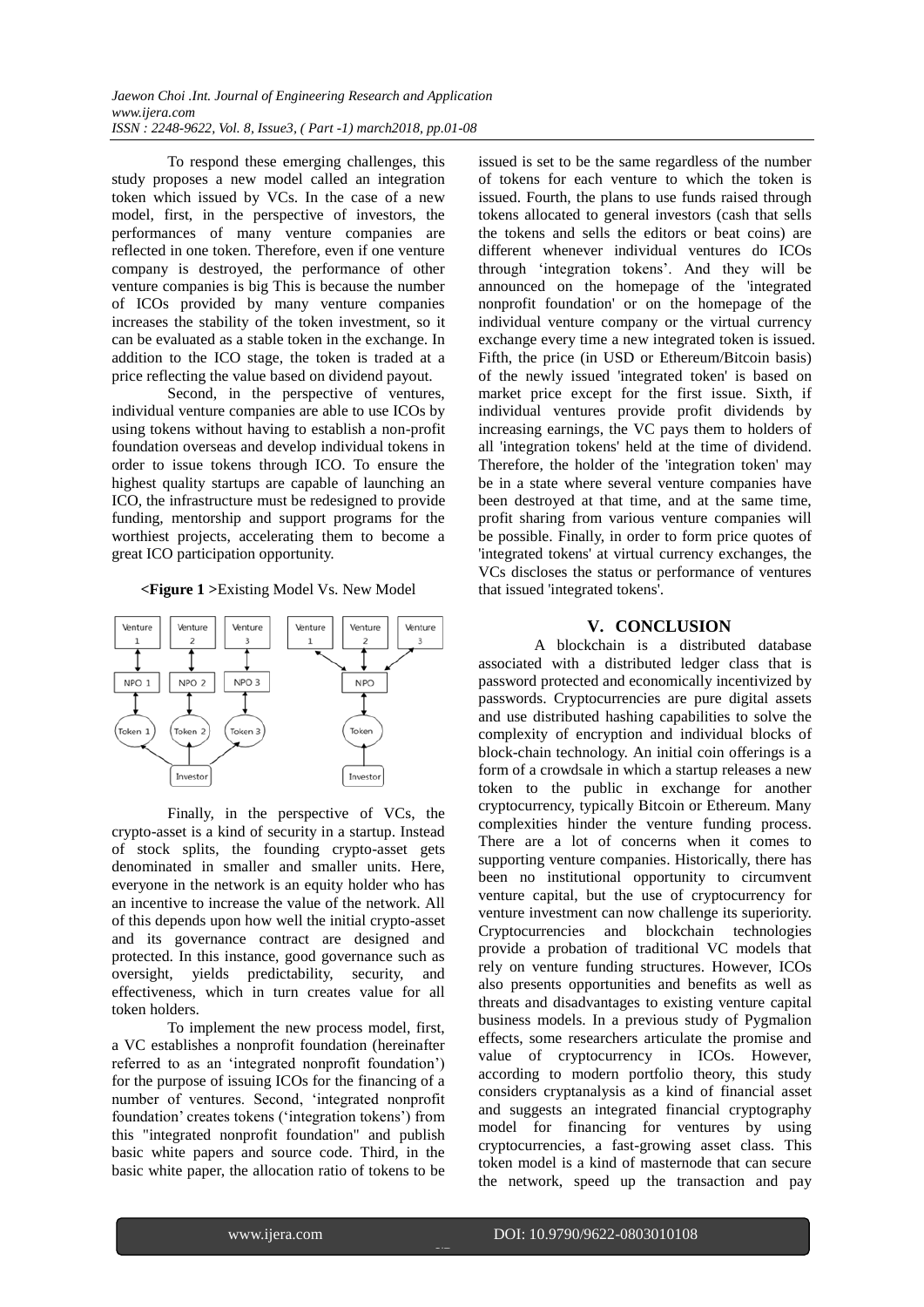dividends to masternode holders, and allows venture capitalists to buy these types of central hubs to participate in potentially profitable payout schemes.

This study has some research contributions. First, this study suggests theoretical ground of initial coin offerings. The existing studies depend on Pygmalion effect. However, unlike conventional stocks and securities, a major reason for the volatility seen in crypto-token prices is that there is nothing that ties down their value if they are only used as a medium of exchange. Therefore, based on modern portfolio theory, this study regards crytocurrencies as financial asset and argues that investors need investment diversification. Second, this study argues that the use of open source staging algorithms can be an alternative to the structure of VCs' investment for ventures. In particular, the 'integrated token' model presented in this study demonstrates how the transition to an effective method for venture funding can create capital for ventures. The model of 'integrated tokens' is not only equitable and accessible, but it can also drive innovation by giving entrepreneurs independence and financial ability. This new model is relatively straightforward for the funding ventures. However, when others replicate this strategy, a number of decisions will need to be made.

#### **REFERENCES**

- [1]. Allen, D. (2016) "Discovering and developing the blockchaincryptoeconomy" Available at: https://papers.ssrn.com/sol3/papers.cfm?abstrac t id= $2815255$
- [2]. Burniske, C., & White, A. (2017). Bitcoin: Ringing the Bell for a New Asset Class. Ark Invest https://research.arkinvest.com/hubfs/1\_Download\_Files\_ARK-Invest/White\_Papers/Bitcoin-Ringing-The-Bell-For-A-New-Asset-Class.pdf
- [3]. Buterin, V. (2014). Ethereum: A next-generation smart contract and decentralized application platform. Retrieved September 1, 2017, from https://www.weusecoins.com /assets/pdf/library/Ethereum\_white\_papera\_nex t\_generation\_smart\_contract\_and\_decentralized \_application\_platform-vitalikbuterin.pdf
- [4]. Feld, B., &Mendelson, J. (2016). Venture deals: Be smarter than your lawyer and venture capitalist. Hoboken, NJ: John Wiley & Sons.
- [5]. Greer, R. J. (1997). What is an Asset Class, Anyway? The Journal of Portfolio Management, 23(2), 86-91.
- [6]. Heimer, M, (2017) 5 Burning Questions for Bitcoin Investors in 2018, Retrieved from http://fortune.com/2017/12/21/bitcoininvestors-bubble-crash/.
- [7]. Kierein, N. M., & Gold, M. A. (2000). Pygmalion in work organizations: a meta-

analysis, Journal of Organizational Behaviour 21, 913-928.

- [8]. Larimer, D., Scott, N., Zavgorodnev, V., Johnson, B., Calfee, J., Vandeberg, M. (2016). "Steem: An incentivisedblockchain-based social media platform" Available at: https://steem.io/SteemWhitePaper.pdf
- [9]. Livingston, J. S. (2003). Pygmalion in Management. Harvard Business Review, 81(1), 97-106.
- [10]. Markowitz, H. M. (1991). Portfolio Selection, 2nd ed., Blackwell, Cambridge, MA.
- [11]. Massey, R., Dalal, D., &Dakshinamoorthy, A. (2017). Initial coin offering: A new paradigm. Retrieved September 1, (2017). from [https://www2.deloitte.com/content/dam/Deloitt](https://www2.deloitte.com/content/dam/Deloitte/us/Documents/process-andoperations/us-cons-new-paradigm.pdf) [e/us/Documents/process-andoperations/us-cons](https://www2.deloitte.com/content/dam/Deloitte/us/Documents/process-andoperations/us-cons-new-paradigm.pdf)[new-paradigm.pdf](https://www2.deloitte.com/content/dam/Deloitte/us/Documents/process-andoperations/us-cons-new-paradigm.pdf)

 $\begin{bmatrix} 1 & 03, 2018, pp. 01-08 \end{bmatrix}$ JaewonChoi,"A Study of Integrated Cryptocurrencymodel for Initi Portfolio Theory "International Journal of Engineering Research a

- 
- Contemporary Management: A Meta-Analysis of the Result, Journal of Applied Psychology 85, 314-322.
- [13]. Mollick, E. (2014). The dynamics of crowdfunding: An exploratory study. Journal of Business Venturing, 29(1), 1-16.
- [14]. Muñoz, P., & Cohen, B. (2016). The Making of the Urban Entrepreneur. California Management Review, 59(1), 71-91.
- [15]. Nadeem, M. (2017). Bitcoin's "Pygmalion Effect": Social Entrepreneurs are a Bit Curious in Marketing a Special Kind of Property! International Journal of Academic Research in Business and Social Sciences, 7(12), 809-820.
- [16]. Nakamoto, S. (2008). Bitcoin: A peer-to-peer electronic cash system. Retrieved September 1,2017, from https://bitcoin.org/bitcoin.pdf
- [17]. Nambisan, S. (2017). Digital Entrepreneurship: Toward a Digital Technology Perspective of Entrepreneurship. Entrepreneurship: Theory & Practice, 41(6), 1029-1055.
- [18]. Nooteboom, B. (2002). Trust. Edward Elgar: Cheltenham.
- [19]. Rosenthal, R., & Jacobson, L. (1968). Pygmalion in the Classroom: Teacher Expectations and Pupils' Intellectual Development. Holt, Reinhart and Winston: New York.
- [20]. Scott, J. (1998). Seeing Like a State. Yale University Press: New Haven.
- [21]. The Economist (2017), The Market in Initial Coin Offerings Risks Becoming a Bubble, http://www.economist.com/news/finance-andeconomics/21721425-it-may-also-spawn-